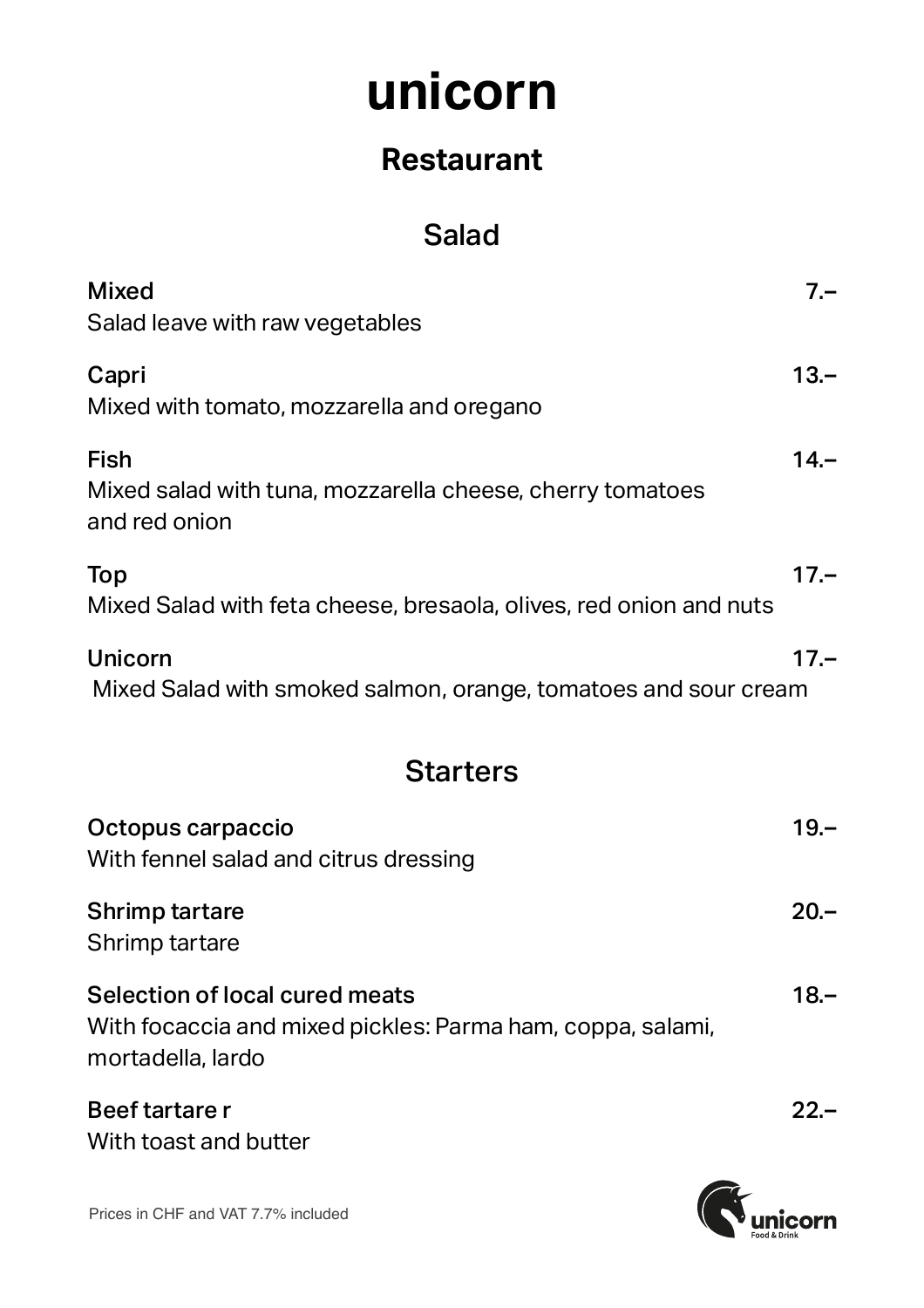### **Restaurant**

### Soups

| Carrot cream with crispy smoked ham and yogurt<br>Con speck croccante e yogurt | $13 -$ |
|--------------------------------------------------------------------------------|--------|
| <b>Farmhouse Soup</b><br>With crispy Parmigiano Reggiano waffle                | $13 -$ |
| <b>First courses</b>                                                           |        |
| Strozzapreti with squid<br>And basil emulsion                                  | $18 -$ |
| <b>Spaghetti with clams</b><br>And mullet bottarga                             | $17 -$ |
| <b>Risotto with Shrimp</b><br>Lemon flavoured and white pepper                 | $19 -$ |
| Spaghetti with fresh tomatoes<br>Dop stracciatella cheese and basil            | $16 -$ |
| Pasta with duck ragout<br>And taggiasca olives                                 | $21 -$ |

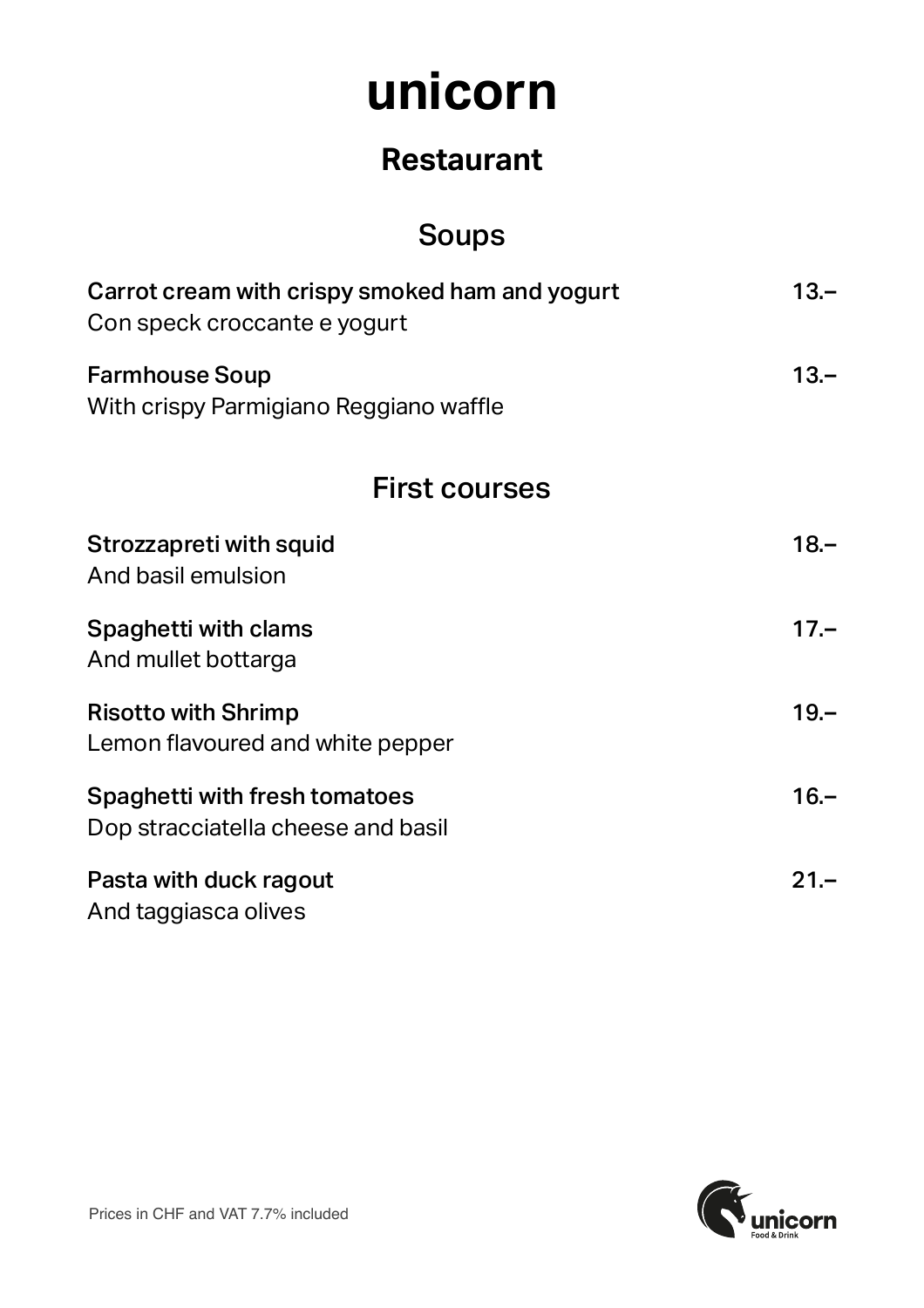### **Restaurant**

#### Main courses

| Curled octopus Luciana style<br>Curled octopus Luciana style (tomato sauce, garlic, Chilli pepper)            | $26 -$ |
|---------------------------------------------------------------------------------------------------------------|--------|
| Grilled swordfish steak                                                                                       | $29 -$ |
| Milanese pork chop<br>With cherry tomatoes                                                                    | $27 -$ |
| <b>Filet of beef</b><br>With pink pepper or with butter "café de Paris"                                       | $32 -$ |
| <b>Sliced beef</b><br>With rocket salad, flakes of parmesan cheese and reduction<br>of balsamic vinegar       | $33 -$ |
| All main courses are served with side dish of the day                                                         |        |
| <b>Special Gourmet Pizzas</b>                                                                                 |        |
| Campana<br>Mozzarella cheese, sausage and friarelli (broccoli)                                                | $20 -$ |
| Primavera<br>Mozzarella cheese, basil pesto, nuts and grilled courgettes                                      | $21 -$ |
| Cica<br>Mozzarella cheese, tomato sauce, Argentine prawns, rocket, balsamic<br>vinegar and caramelized onions | $22 -$ |